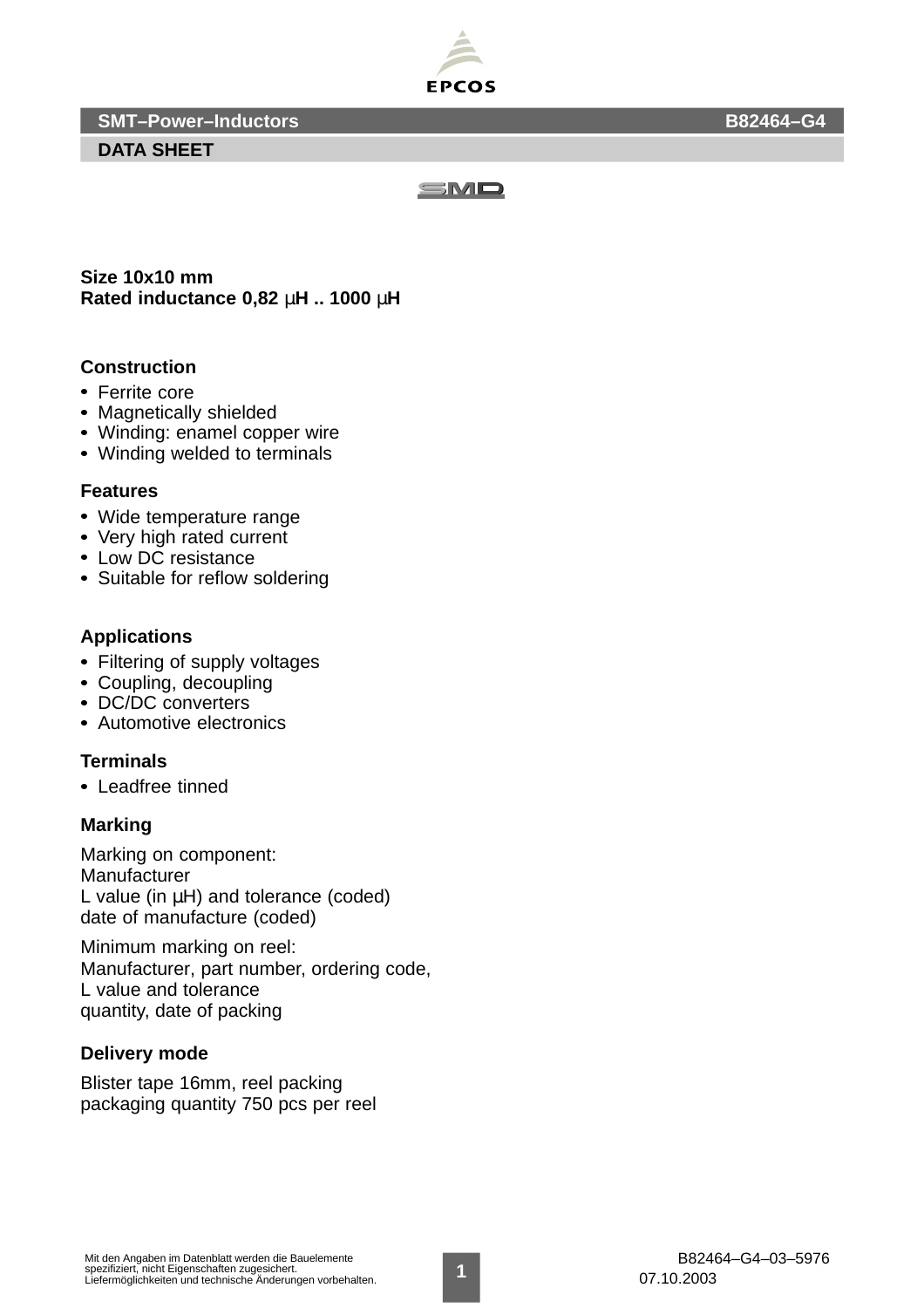

**SMT–Power–Inductors B82464–G4**

## **DATA SHEET**



### **General technical data**

| Rated inductance $L_R$         | Measured with HP 4294A, measuring voltage 100 mV                                                      |
|--------------------------------|-------------------------------------------------------------------------------------------------------|
| Rated current $I_R$            | Maximum permissible DC with temperature increase<br>of $\leq$ 40 K at ambient temperature of 85 °C    |
| <b>Saturation current</b>      | Maximum permissible DC with inductance decrease<br>$\Delta L/L_0 \approx 10\%$                        |
| Self-resonance frequency fres  | Typical self-resonance frequency<br>measured with network analyzer HP 8753                            |
| Climatic category              | In accordance with IEC 60068-1 55/125/56<br>$(-55 \text{ °C}/+125 \text{ °C}/56$ days damp heat test) |
| Solderability                  | 5s, $235^{\circ}$ C, wetting > 90%                                                                    |
| Resistance to soldering heat   | acc. to IEC 60068-2-58,<br>leadfree reflow soldering profile                                          |
| DC resistance $R_{\text{max}}$ | Measured at 20 °C ambient temperature                                                                 |
| Weight                         | Approx. 2g                                                                                            |

# **Dimensional drawing and layout recommendation**



Mit den Angaben im Datenblatt werden die Bauelemente spezifiziert, nicht Eigenschaften zugesichert. Liefermöglichkeiten und technische Änderungen vorbehalten. **2**

 $\frac{1}{2}$